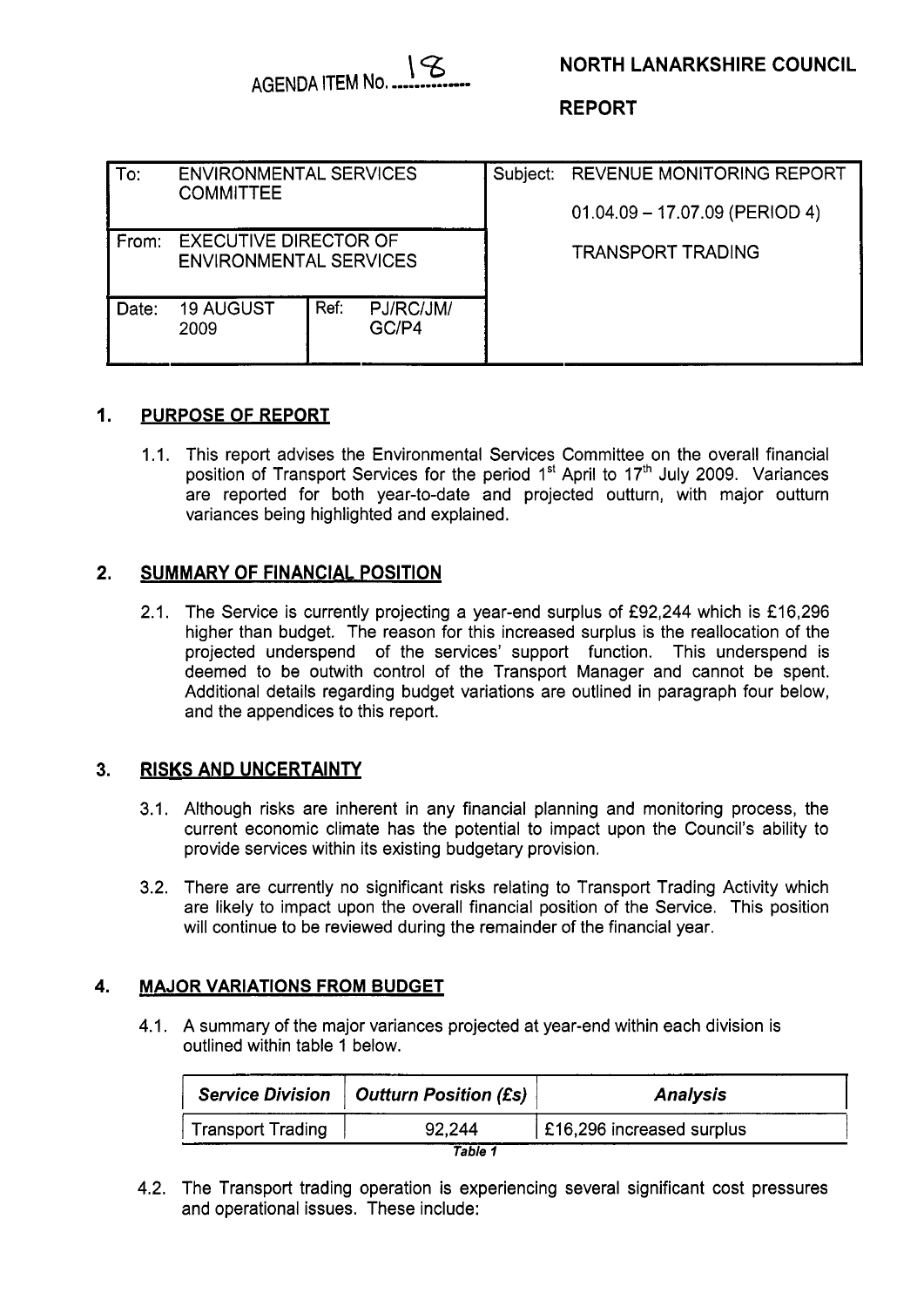- 4.2.1. Materials, tyres and fuel show an overspend totalling £778,000, external hires show an overspend of f316,OOO. All of this expenditure is incurred on behalf of other services. These overspends are recoverable from the Services Customers and as a result an over recovery in income of £1.079m is shown for this. Services are notified on a regular basis of their charges in order that they can take full recognition of the implications of their decisions with regards to the use of transport services
- 4.3. The Transport Trading Service has employee budgets which are aligned to the full staffing structure. As at period 4, the service has 5 F.T.E. vacancies of which 4 F.T.E. were posts created as a result of delays in implementing the Transport restructure. It is anticipated that all of these vacancies will be filled by 14th September therefore these vacancies represent a saving of £57,000 towards the overall outturn position. This saving is partially offset by posts which have been deleted from the structure where there is a delay in employees leaving the service at a cost of £34,000. Overall employee costs are projected to be underspent by £4,000

### **5. MANAGEMENT ACTIONS**

- 5.1 Management are continuing to monitor vacancy levels and assess the necessity for<br>new appointments. Sickness Absence levels are also being monitored in Sickness Absence levels are also being monitored in accordance with the Council's policy.
- 5.2 Management are continuing to maximise income sources and minimise non essential expenditure to ensure spend remains within budget.

#### **6. FINANCIAL CONCURRENCE**

6.1 Prepared in accordance with the Scheme of Financial Delegation, the financial information contained within this report has been agreed with the Head of Financial Services.

### **7. RECOMMENDATIONS**

7.1 It is recommended that the contents of this report be noted.

**Paul Jukes EXECUTIVE DIRECTOR OF ENVIRONMENTAL SERVICE**  Local Government Access to Information Act: for further information about this report, please contact Robert Colquhoun, Business Service Manager - Finance and Technology Solutions, No. **01 41 -304-1 921**